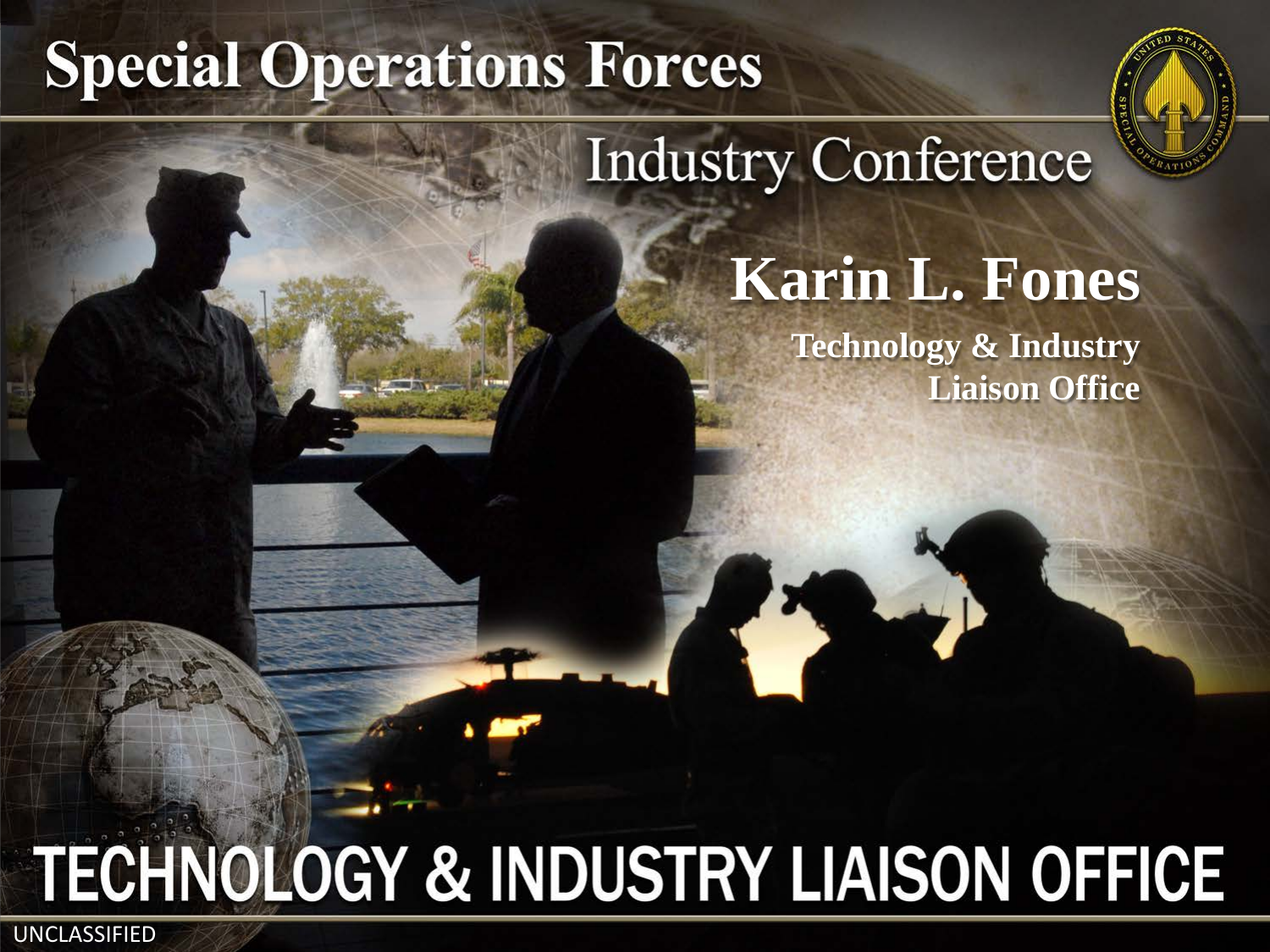## TECHNOLOGY & INDUSTRY LIAISON OFFICE



## **The TILO Mission**

**The primary contact for the command and industry, academia and other government agencies to facilitate communications, connections and collaboration of SOF capabilities, ideas and solutions of command areas of interest**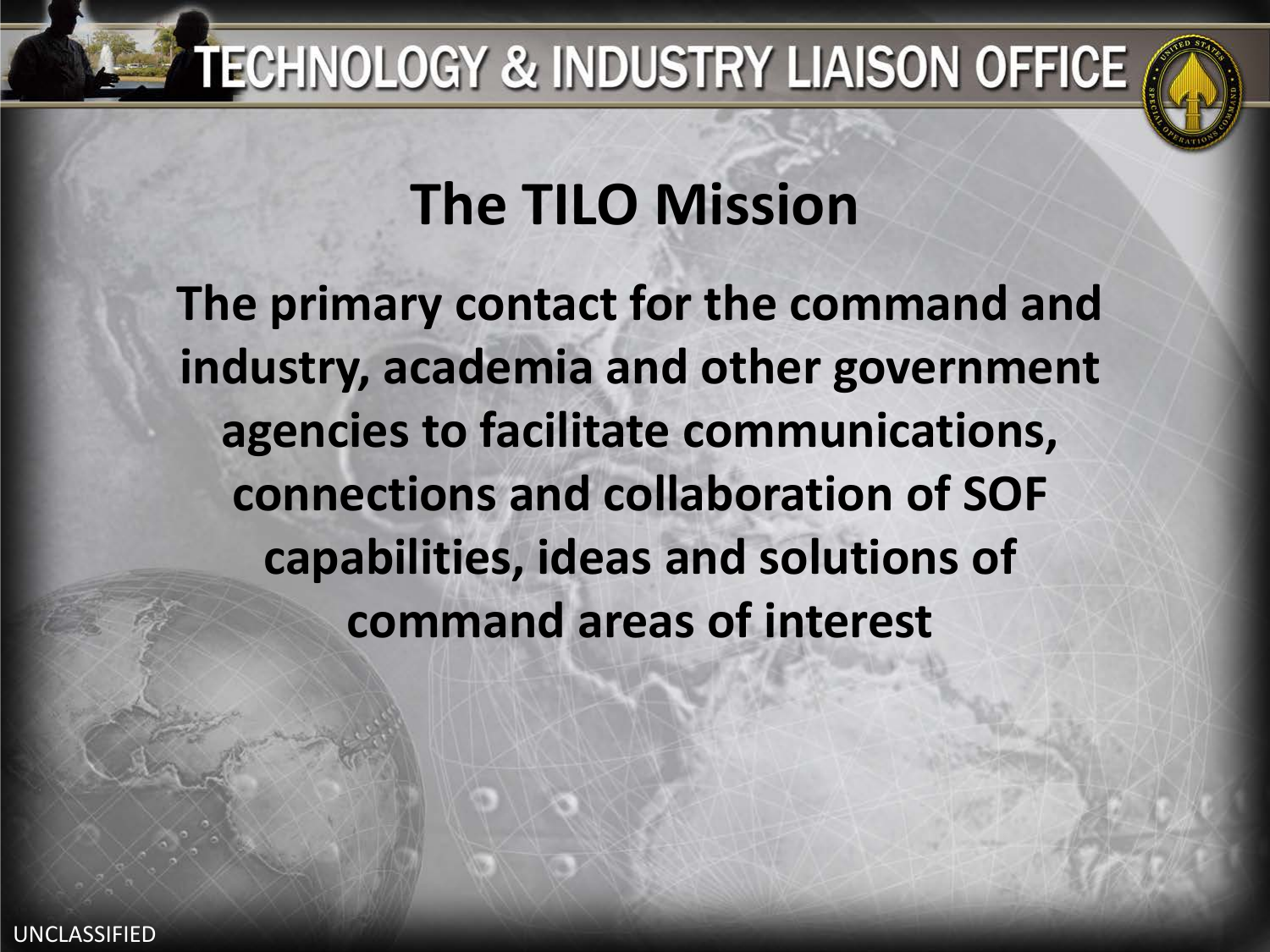#### **TILO Overview**

- **Provide guidance and direction on how to conduct business with USSOCOM**
- **Facilitate technical discussions, demonstrations, presentations and other events for the command**
- **Maintain data repository**

- **Plan and coordinate execution of the Special Operations Forces Industry Conference** 
	- **Receive and coordinate Unsolicited Proposals in accordance with FAR 15.6**

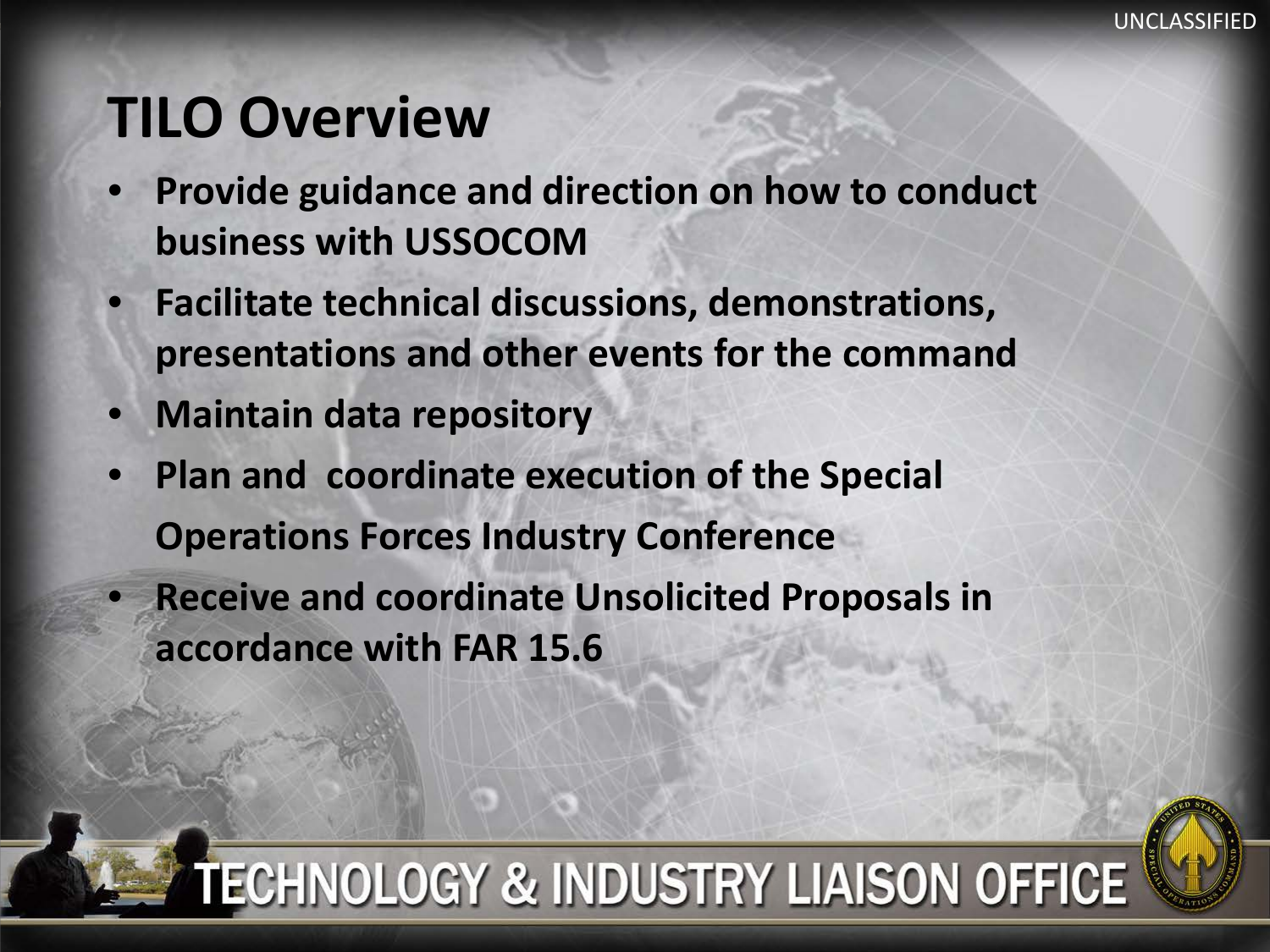#### **How the TILO Process Benefits You**

- **USSOCOM communicates capability areas of interest on USSOCOM website, available to all**
- **Wider dissemination of your information**
- **Everyone goes through the same process**

UNCLASSIFIED

- **Industry quad charts, white papers, information, etc. available to all USSOCOM personnel for follow-up**
- **Not a guarantee of any immediate or future contract, but does open the channels for idea sharing**
- **Average 700 papers reviewed annually, 1 in 4 invited in**

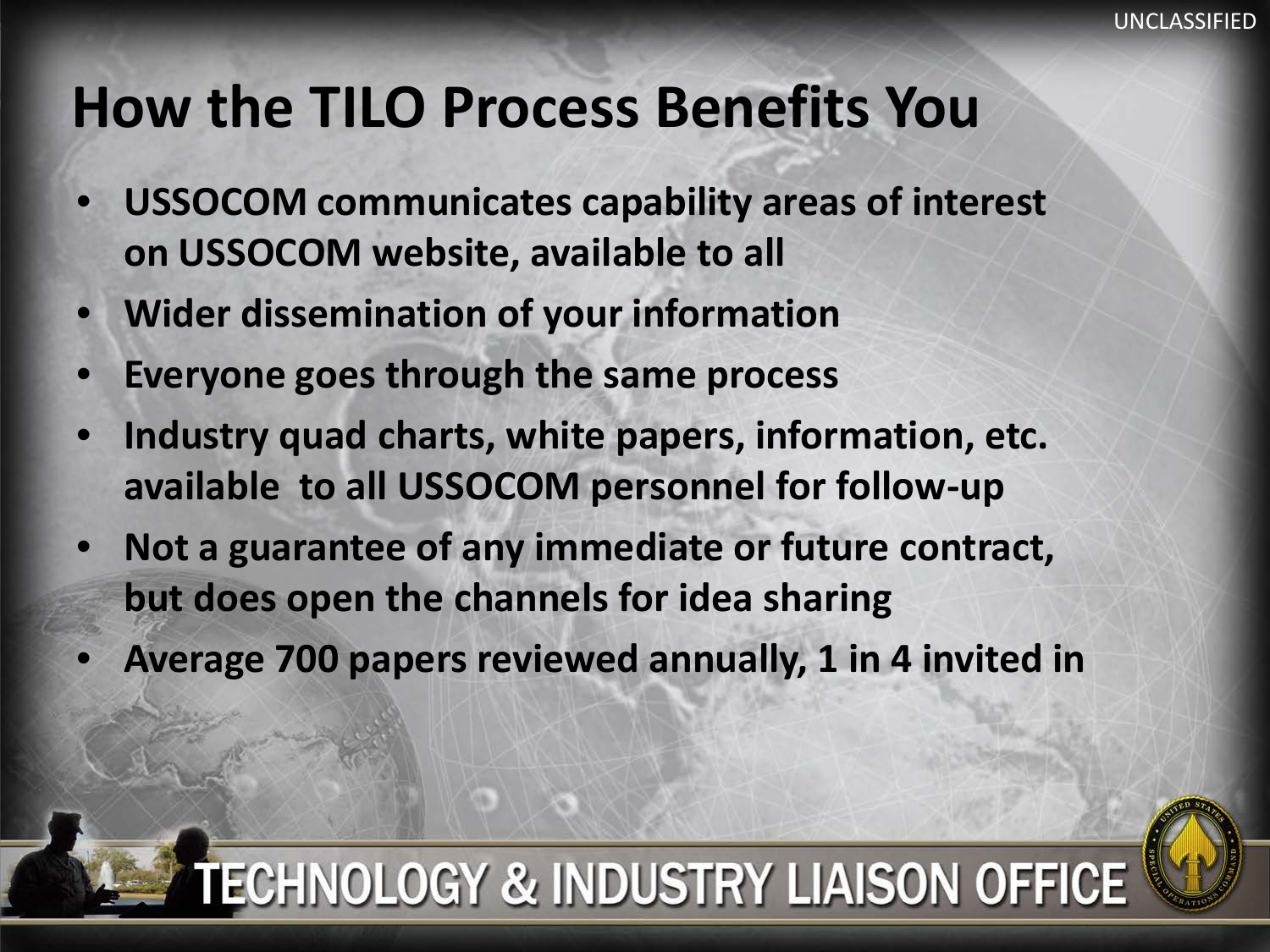#### **How to Provide Your Solution**

- **Industry provides a detailed "Capability Based" submission via USSOCOM webpage**
- **TILO reviews information and staffs to SMEs**
- **SMEs review, provide feedback in @30 days**
- **If interest is generated, follow on discussion/demonstration**
- **"No interest now", does not mean there will never BE!**
- **One central data repository accessible by all HQ personnel**
- **Components can request login to data repository**

UNCLASSIFIED

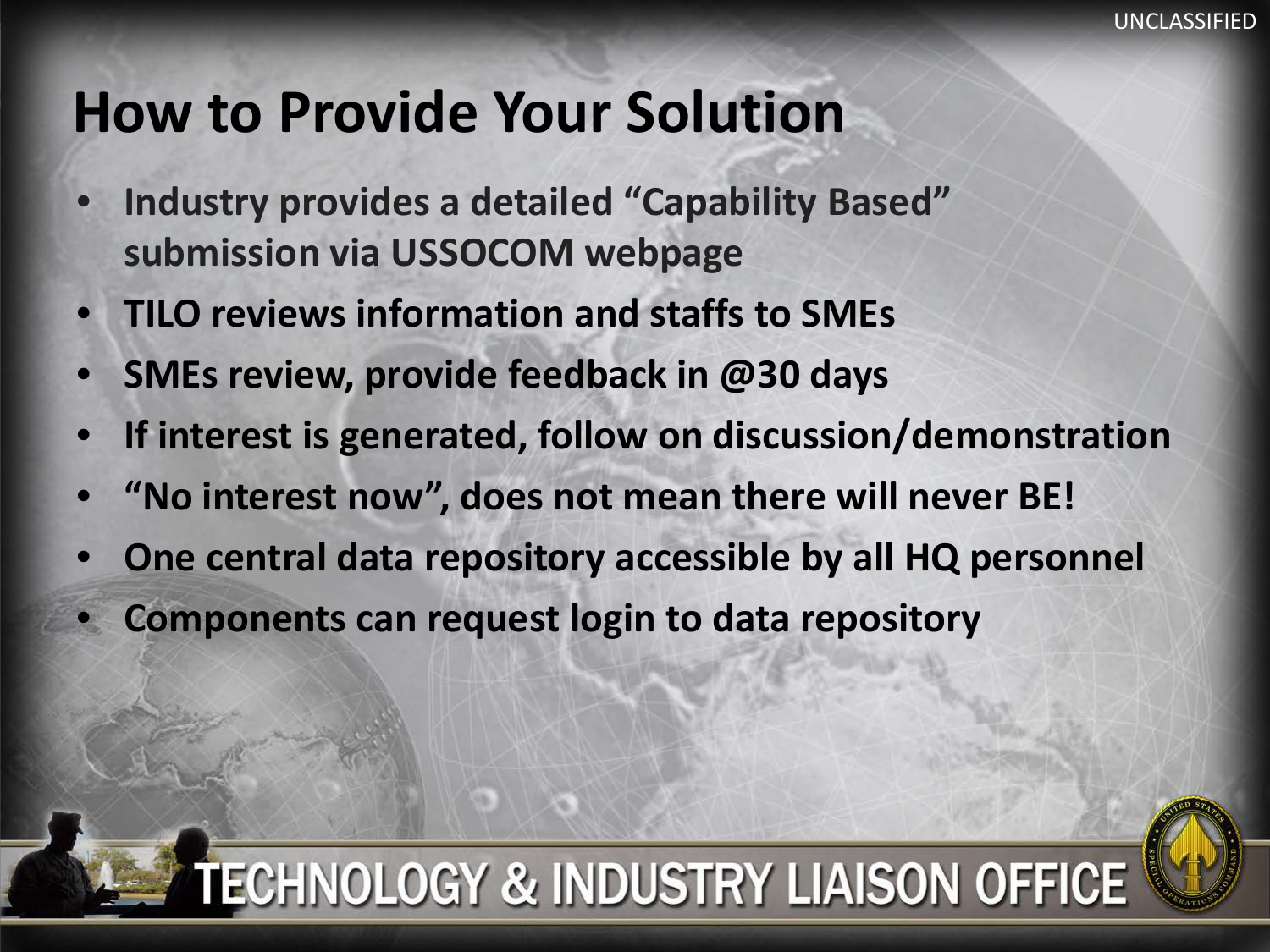### **Submission Guidance**

- **You must provide the information via the WEBPAGE, ONLY!**
- **Don't provide BAA or RFI response to TILO unless requested**
- **Technical solution? Provide technical details!**
- **Do not state the obvious - history, problem, etc.**
- **Complete signature block, "Real" email address**
- **Pictures, diagrams, drawings are helpful-no "napkin art"**
- **If you have a** *significant* **changes to your program, ask about sending revised white paper**
- **Paintball range data is not test data**

UNCLASSIFIED

- **You do not need to submit same information multiple times**
- **At any one time, we are juggling 20-30 briefings, flexibility is helpful!**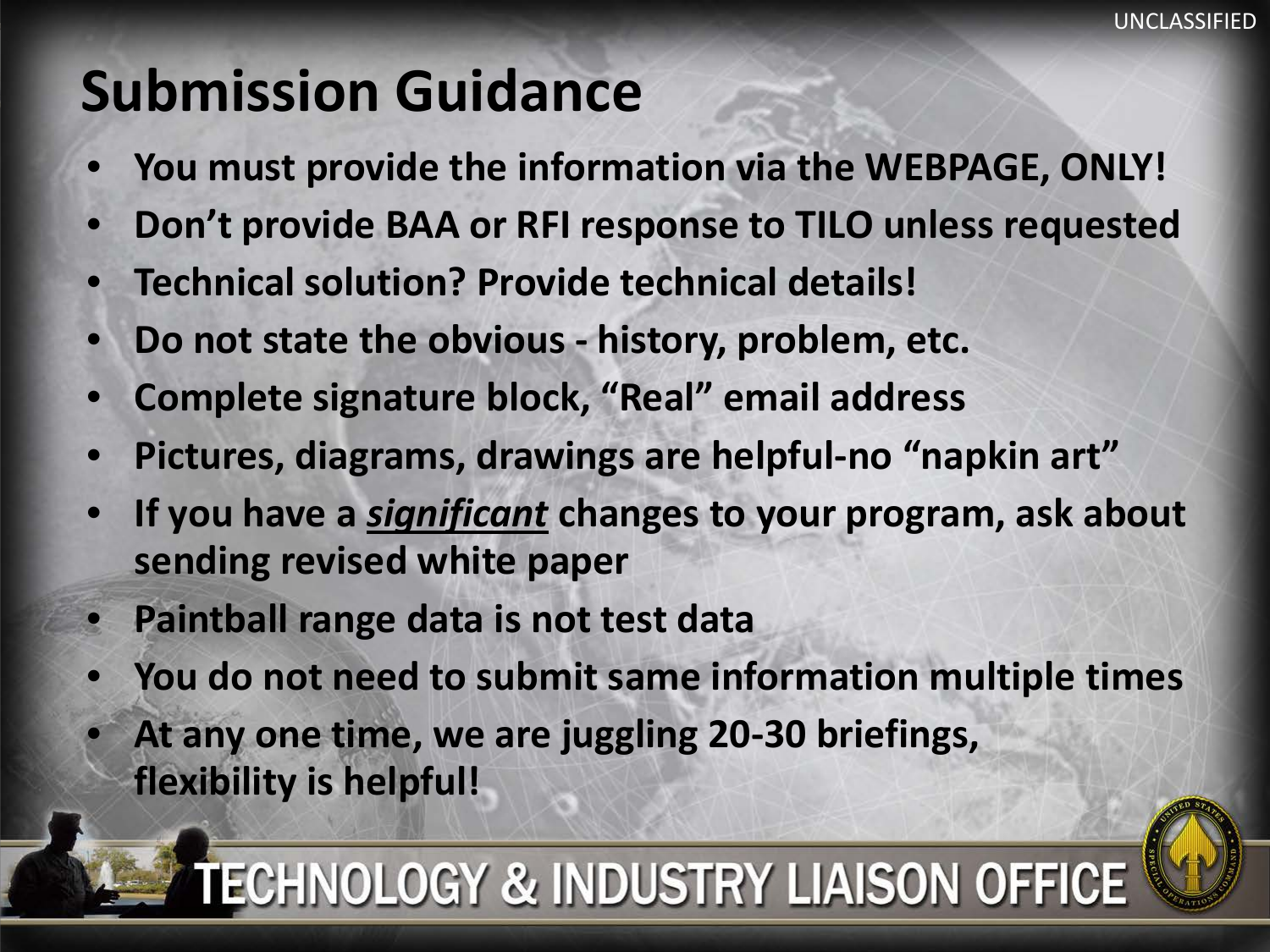#### **Presentation Guidance**

- **Read the visitor instructions carefully**
- **Clearances not required**
- **Be on time, our schedule is not flexible**
- **Informal meetings, more conversational in nature**
- **Don't bring your entire staff with you**
- **We do not need corporate history, org chart, etc.**
- **No "eye doctor" charts**
- **"Builds" and "fly ins" add no value**
- **1 hour meeting, 30 minutes Q/A**
- **Handouts are helpful**

UNCLASSIFIED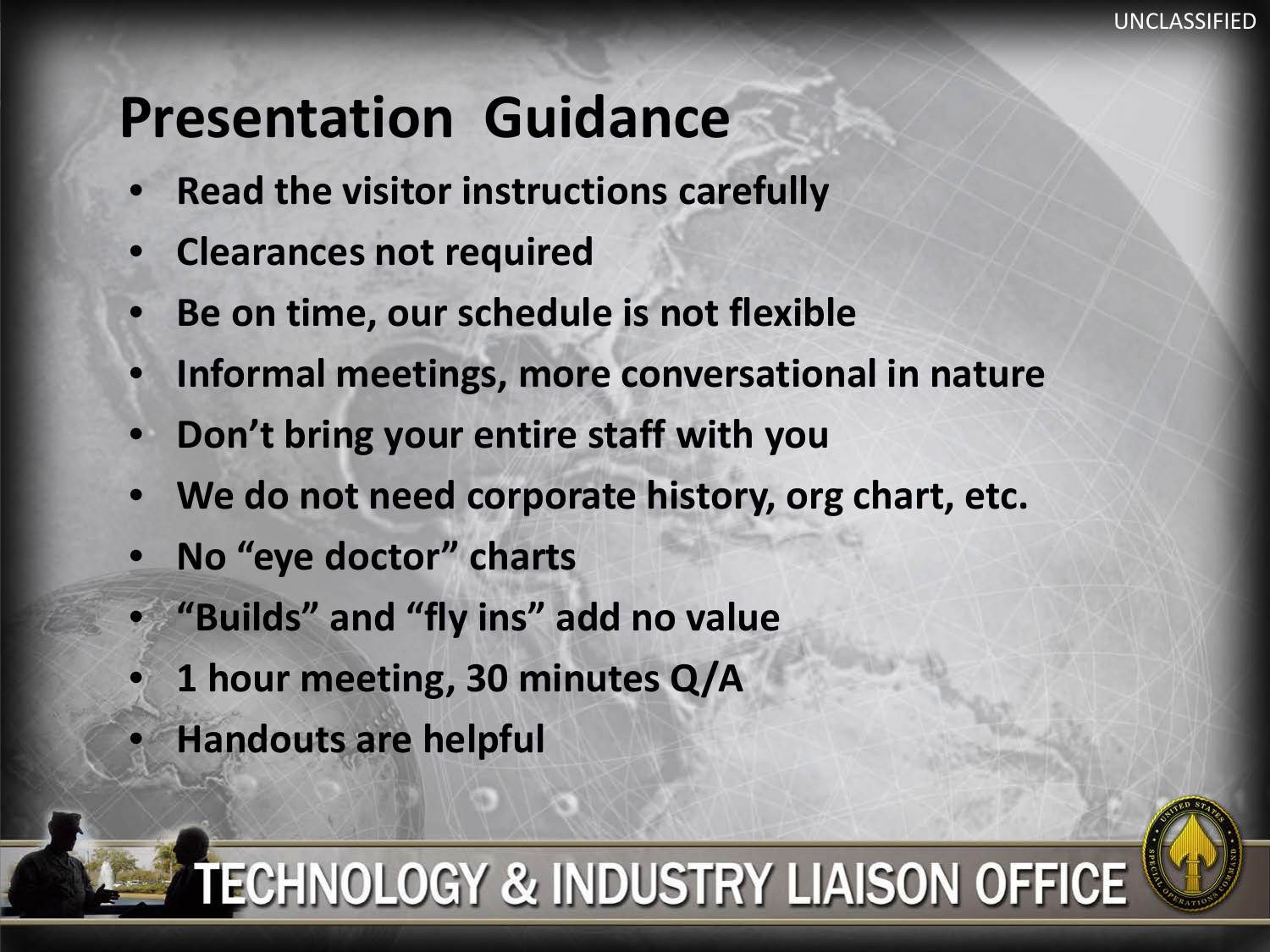#### **What are the Next Steps**

- **We will provide attendee roster at the conclusion**
- **TILO will summarize key discussions point, Due outs**
- **Provide additional information which you think is relevant based upon the discussion**
- **TILO will provide any releasable feedback given to us**
- **You may be invited to participate in other events such as the Tactical Network Testbed (TNT)**
- **Keep abreast of FEDBIZOPPS announcements**
- **Follow up with the attendees**
- **Maybe nothing!**

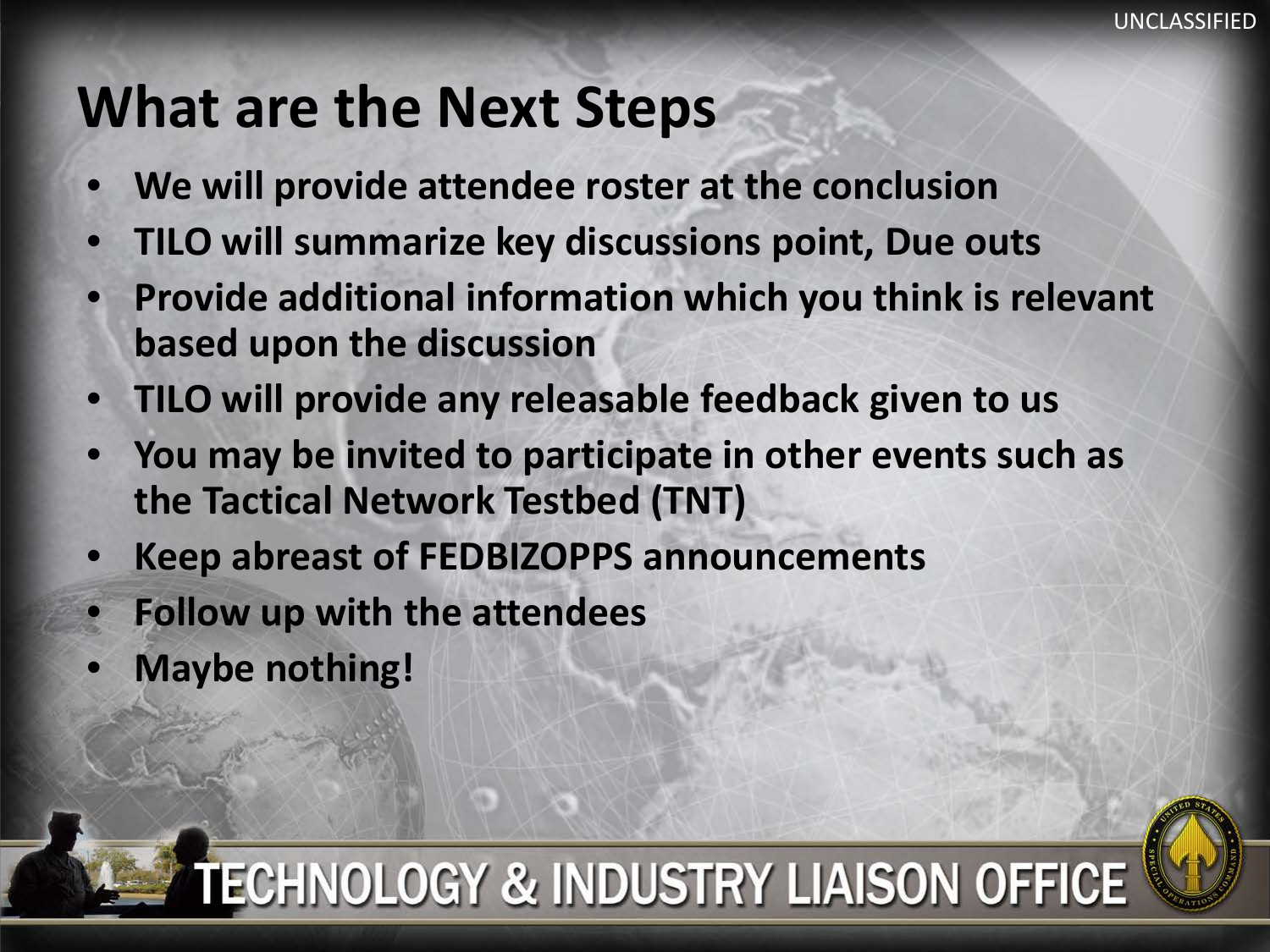#### **Everything Begins Here**